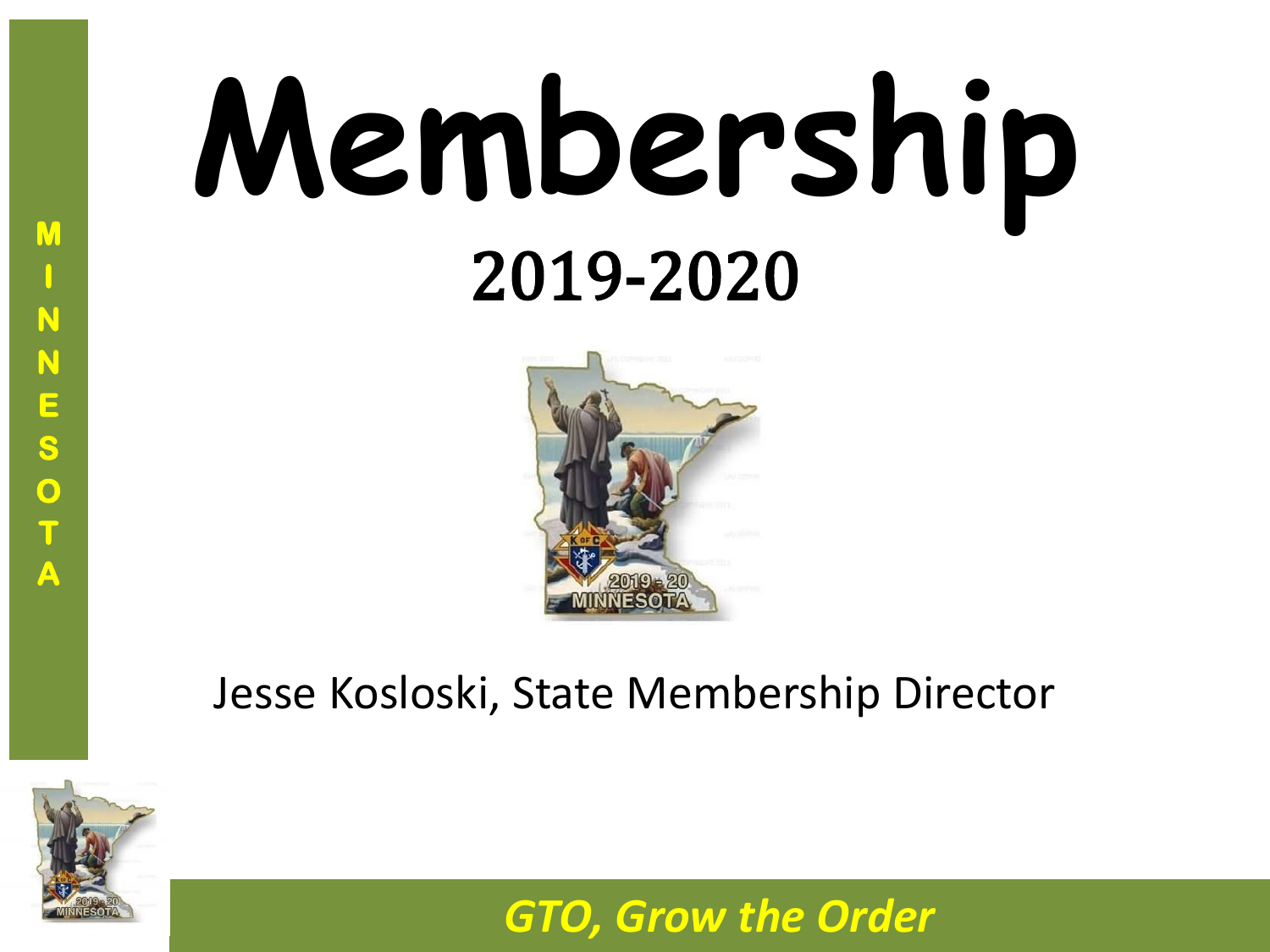## 2018-2019 In Review

As of Friday:

- Intake- 907 Goal is 1200 **48th in the Order**
- Net- 374 Goal is 700 **50th in Order**
- Net/Net- (524) Goal is 50 **71st in Order**
- STAR Councils 11 Goal 39
- Round Tables 10 Goal 50
- New Council's 0 Goal 5
- 271 Active Councils



**M**

**I**

**N**

**N**

**E**

**S**

**O**

**T**

**A**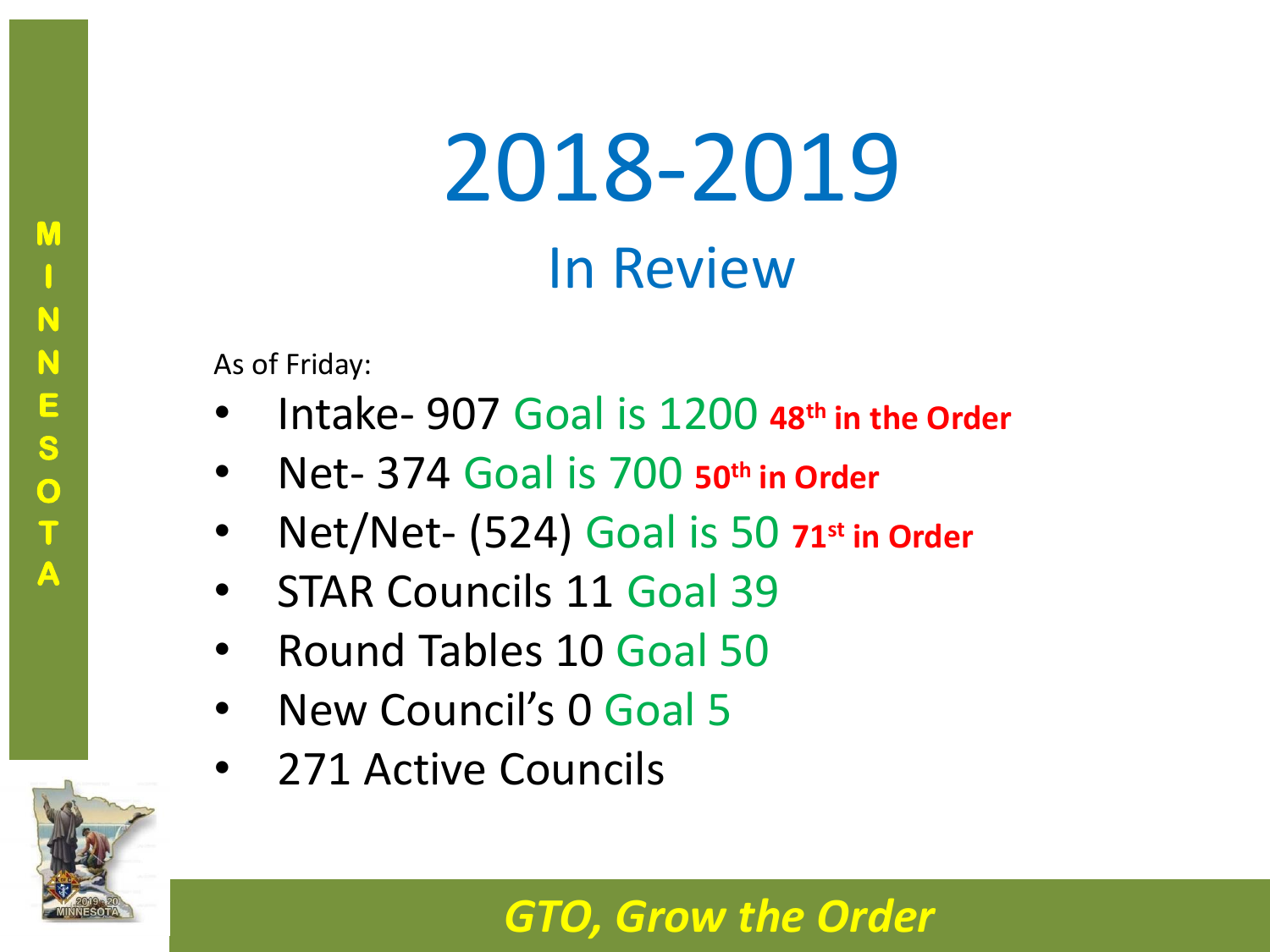### Forms Not Completed

- Form 185 Officers Chosen for Term -18
- Form 1728 Annual Survey of Fraternal Activity - 46
- Form 1295 Semi-Annual Audit
	- Missing only last Audit 21
	- Missing last 2 Audit's or MORE 44
	- Total Council's Missing Audit's 65

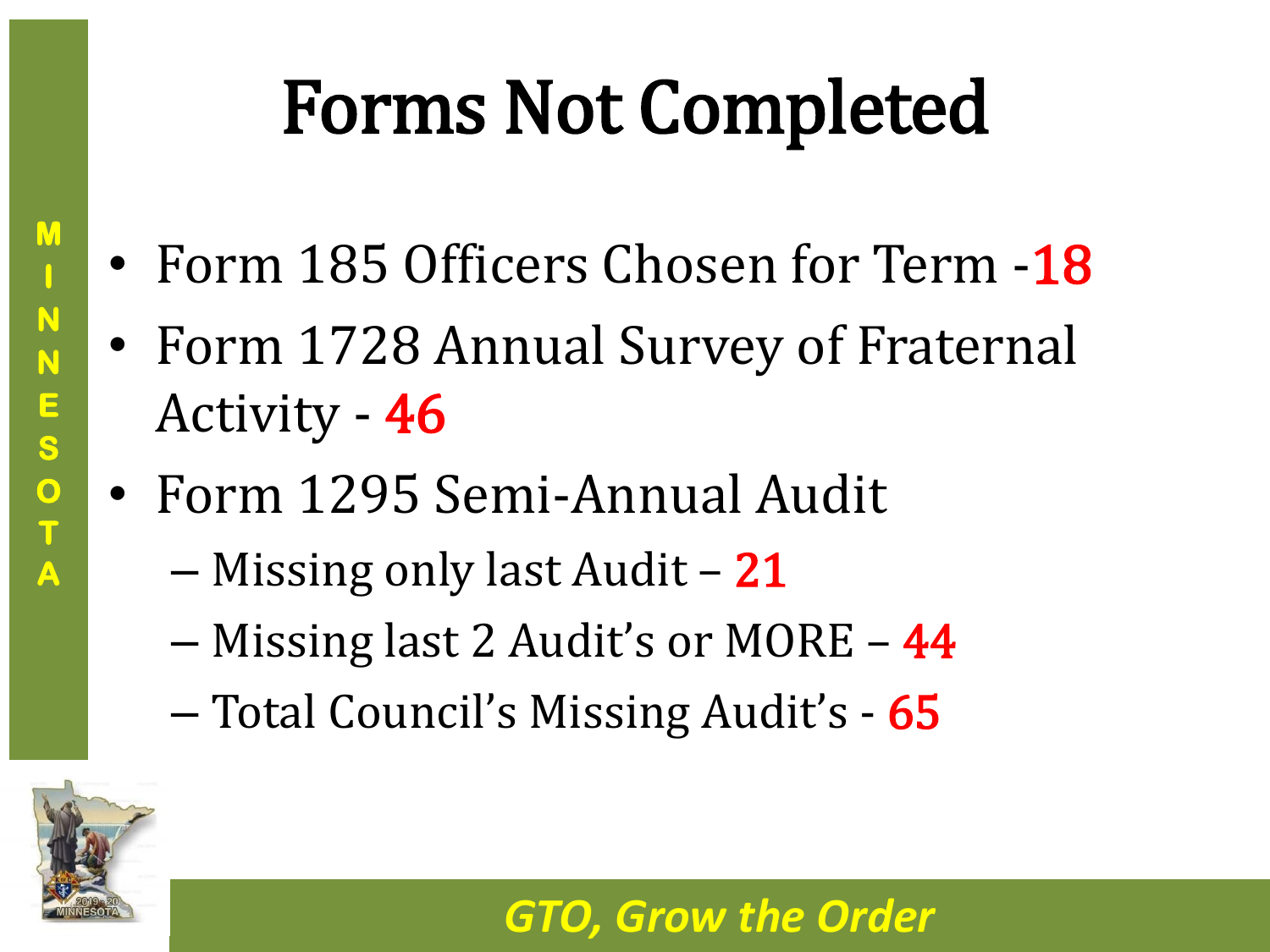### 2019-2020 GOALS

- Intake 1114
- Net 705

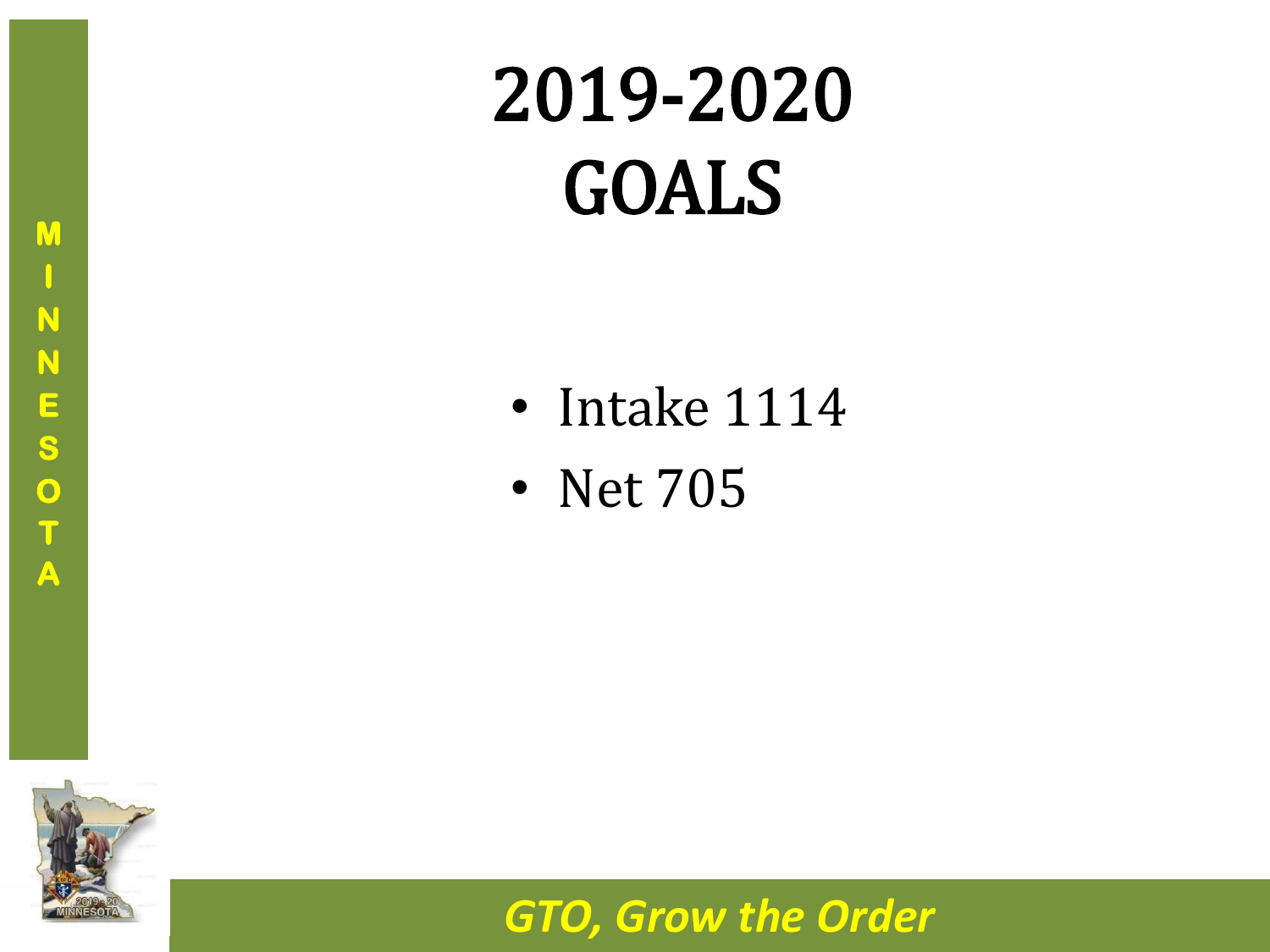#### **Diocesan Breakdown**

|                  | <b>Total Parishes</b> | Parishes w/ Council | Parishes with RT | % Served |
|------------------|-----------------------|---------------------|------------------|----------|
| <b>Crookston</b> | 66                    | 21                  | $\overline{2}$   | 35%      |
| <b>Duluth</b>    | 90                    | 29                  | $\overline{2}$   | 34%      |
| <b>New Ulm</b>   | 75                    | 27                  | $\overline{2}$   | 39%      |
| <b>St. Cloud</b> | 133                   | 44                  | $\overline{4}$   | 36%      |
| <b>St. Paul</b>  | 200                   | 60                  | $\overline{7}$   | 34%      |
| <b>Winona</b>    | 117                   | 36                  | $\overline{3}$   | 33%      |

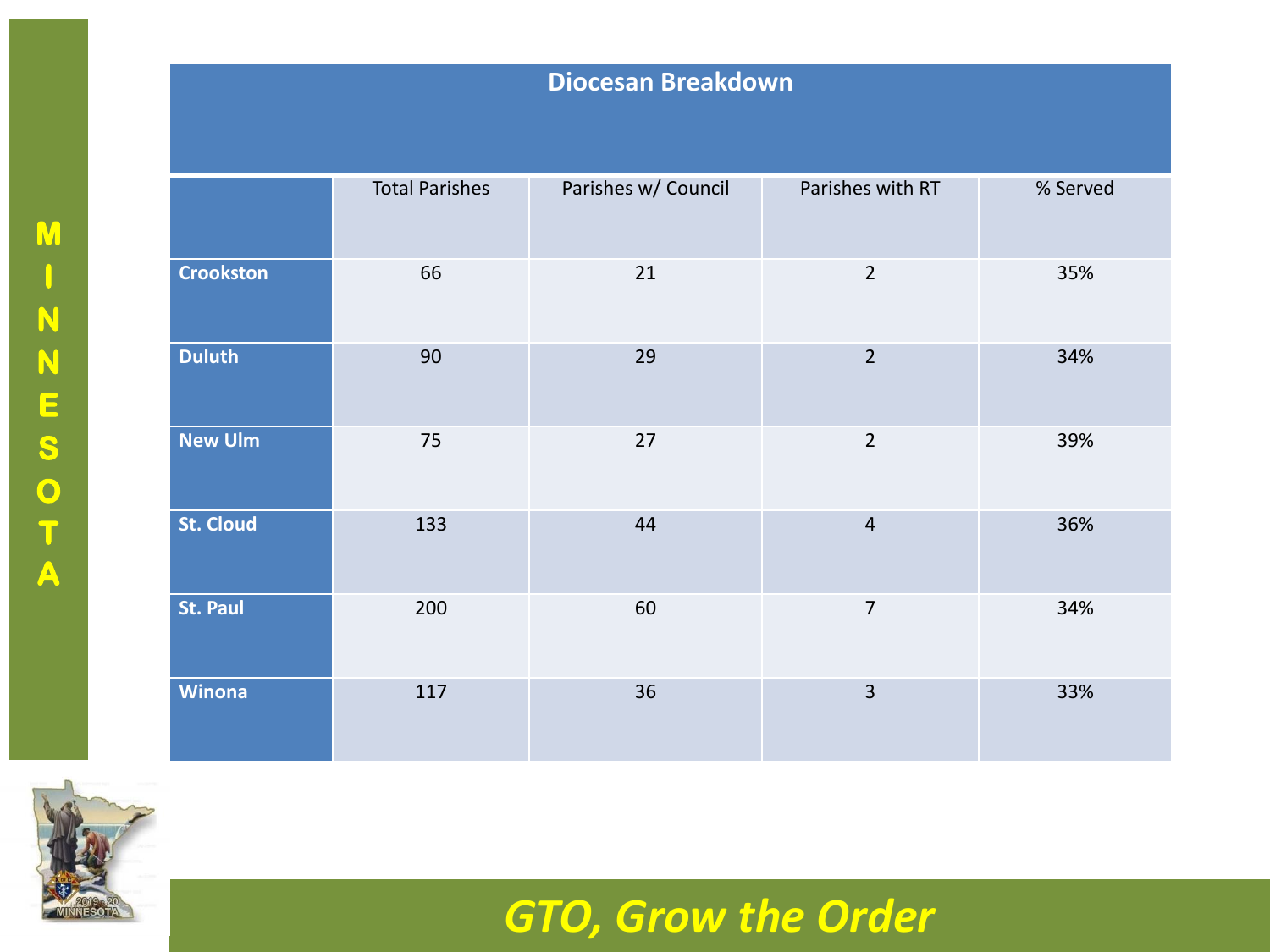### New Council Development

• Our GA's and FA's are out there working hard to help locate and organize New Council's

### Lloyd Cybart-NCD Chairman



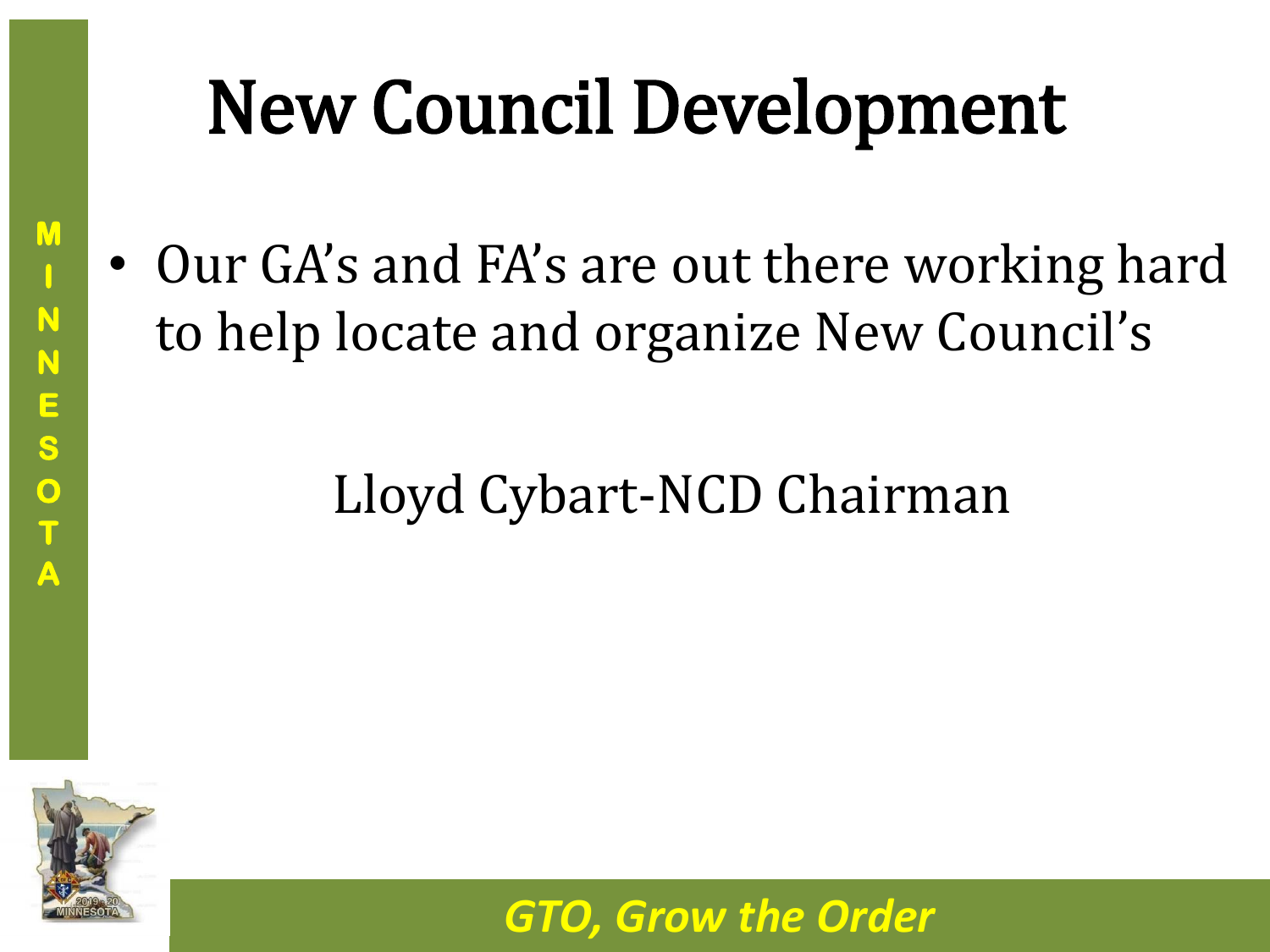### Round Tables

• Every Parish in the State should have either a Council or a Round Table.

#### Mark Glatzel – Round Table Chairman



**M**

**I**

**N**

**N**

**E**

**S**

**O**

**T**

**A**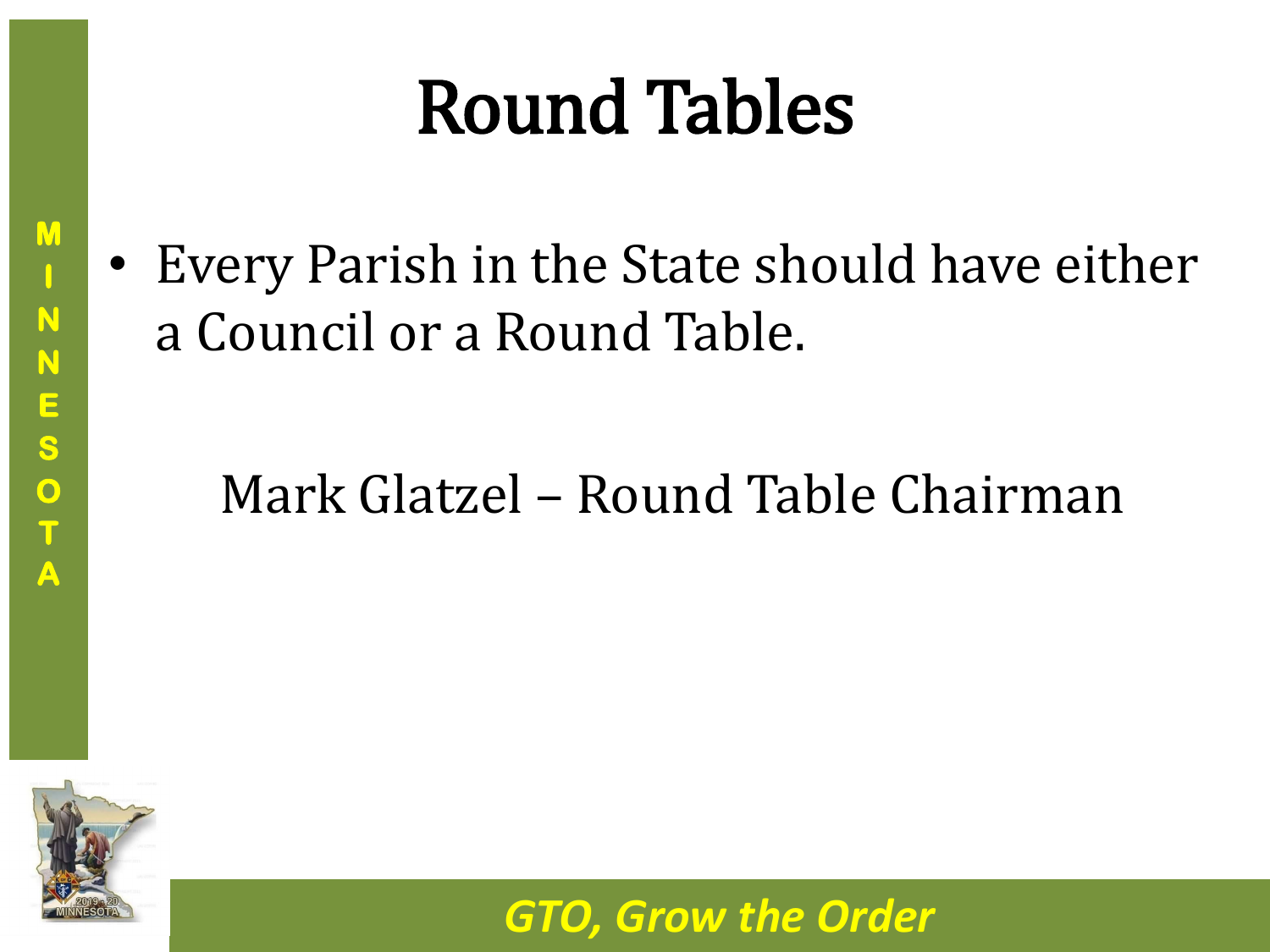### Retention

- Retention starts the day a Knight becomes a Knight.
- 2017-2018
	- Suspensions-333
	- Withdrawls-136

### Patrick Farrelly- Retention Chairman

*GTO, Grow the Order*



**M**

**I**

**N**

**N**

**E**

**S**

**O**

**T**

**A**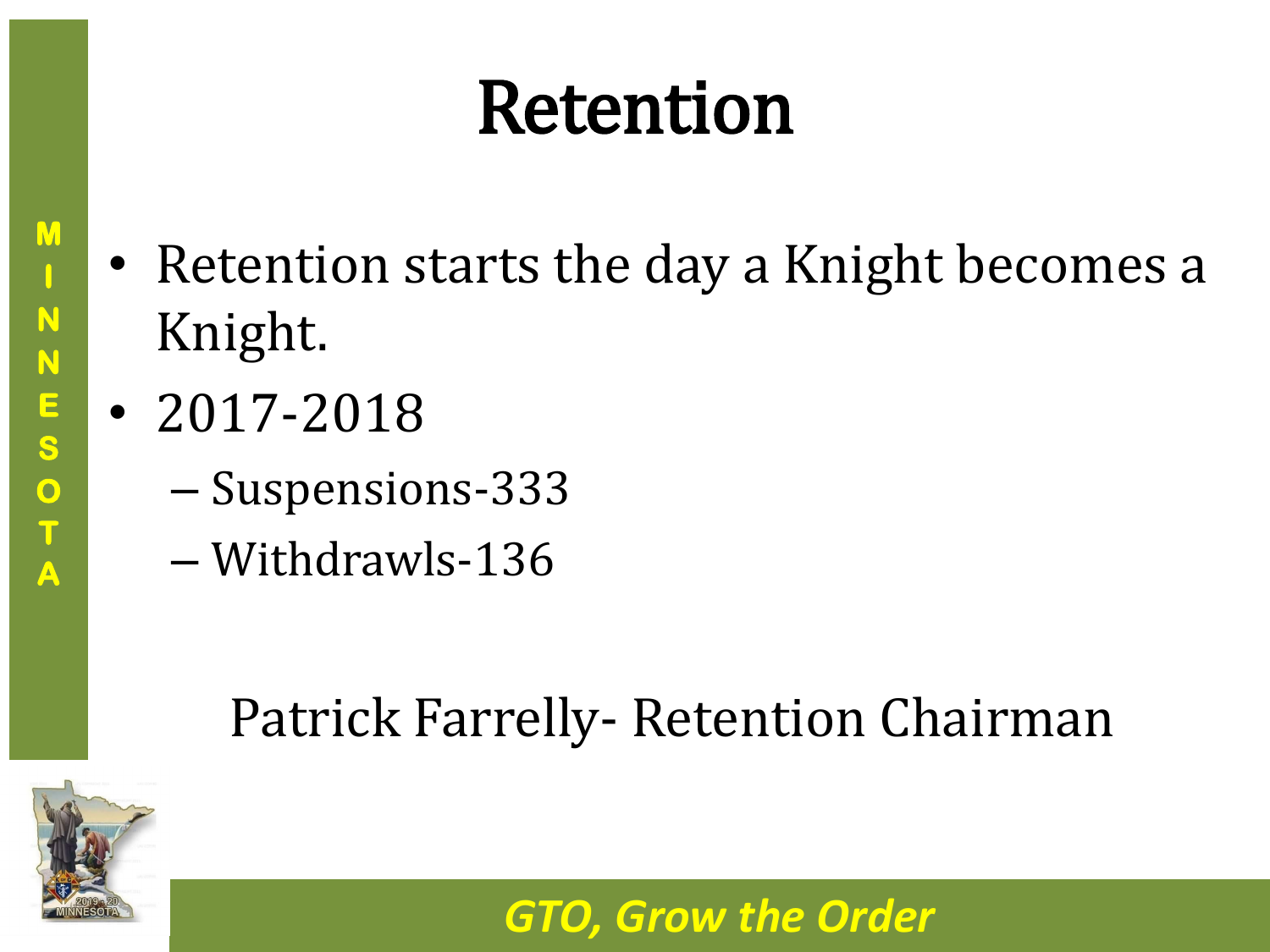### Recruitment

- 87 Council's have not recruited any New Members this last year.
- Councils in last 3 years that have Recruited
	- 0-1New Members 51
	- 0-2 New Members 72
	- 0-3 New Members 93
	- 0-4 New Members 114

Recruitment Chairman – Joe Bertram